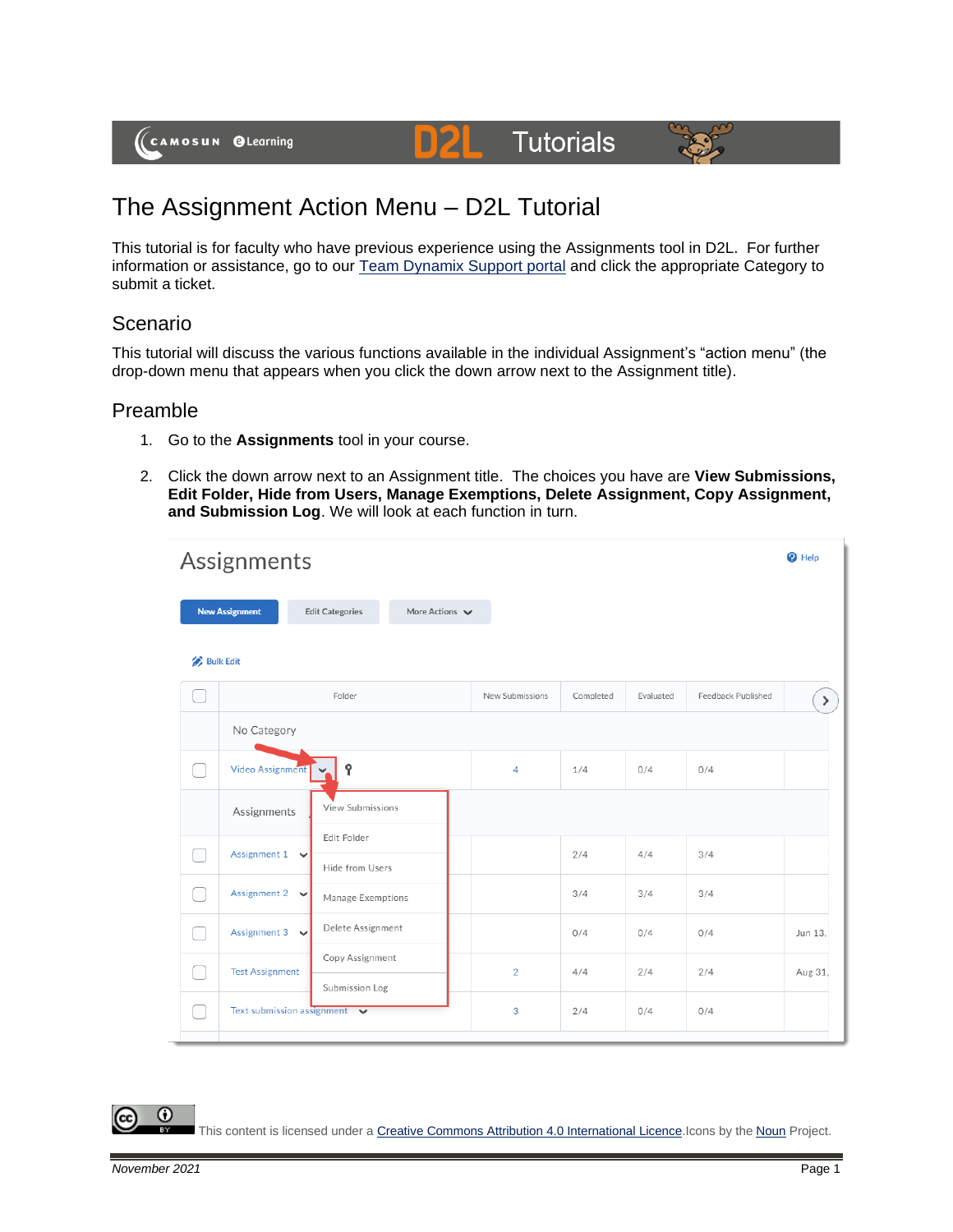#### View Submissions

**View Submissions** allows you to view all student submissions for the assignment (or to check to see who has NOT submitted). See the tutorial *Grading Assignment Submissions – Basics* for more information.

#### Edit Folder

**Edit Folder** allows you to edit the Assignment settings. See the tutorial *Creating an Assignment in D2L – Basics* for more information.

#### Make Visible to Users/Hide from Users

Two sides of a coin, these functions allow you to hide and unhide Assignment folders from students. To **Make Visible** or **Hide** individual Assignment folders:

1. From the action menu, select **Hide from Users**.

|                  | Assignments                       |                                               |                 |           |           |                    | $\bullet$ Help |
|------------------|-----------------------------------|-----------------------------------------------|-----------------|-----------|-----------|--------------------|----------------|
| <b>Bulk Edit</b> | <b>New Assignment</b>             | <b>Edit Categories</b><br>More Actions $\vee$ |                 |           |           |                    |                |
|                  |                                   | Folder                                        | New Submissions | Completed | Evaluated | Feedback Published | $\sum$         |
|                  | No Category                       |                                               |                 |           |           |                    |                |
| Ξ                | Video Assignme                    | Ŷ                                             | $\overline{4}$  | 1/4       | 0/4       | 0/4                |                |
|                  | Assignments                       | w Submissions<br>M                            |                 |           |           |                    |                |
|                  | Assignment $1 \quad \vee$         | Ed Folder<br><b>Hide from Users</b>           |                 | 2/4       | 4/4       | 3/4                |                |
|                  | Assignment $2 \times$             | Manage Exemptions                             |                 | 3/4       | 3/4       | 3/4                |                |
|                  | Assignment 3 $\vee$               | Delete Assignment                             |                 | 0/4       | 0/4       | 0/4                | Jun 13.        |
| - 1              | <b>Test Assignment</b>            | Copy Assignment                               | $\overline{2}$  | 4/4       | 2/4       | 2/4                | Aug 31,        |
| ×.               | Text submission assignment $\vee$ | Submission Log                                | 3               | 2/4       | 0/4       | 0/4                |                |

2. The Assignment folder now has a closed eye icons next to its title. You can make it visible using the **Make Visible to Users** function.

| Assignments      |                                                                 |           |  |  |  |  |  |
|------------------|-----------------------------------------------------------------|-----------|--|--|--|--|--|
|                  | <b>New Assignment</b><br>More Actions<br><b>Edit Categories</b> |           |  |  |  |  |  |
| <b>Bulk Edit</b> |                                                                 | Folder    |  |  |  |  |  |
|                  |                                                                 |           |  |  |  |  |  |
|                  | No Category                                                     |           |  |  |  |  |  |
|                  | <b>Video Assignment</b>                                         | $\bullet$ |  |  |  |  |  |

This content is licensed under [a Creative Commons Attribution 4.0 International Licence.I](https://creativecommons.org/licenses/by/4.0/)cons by the [Noun](https://creativecommons.org/website-icons/) Project.

⋒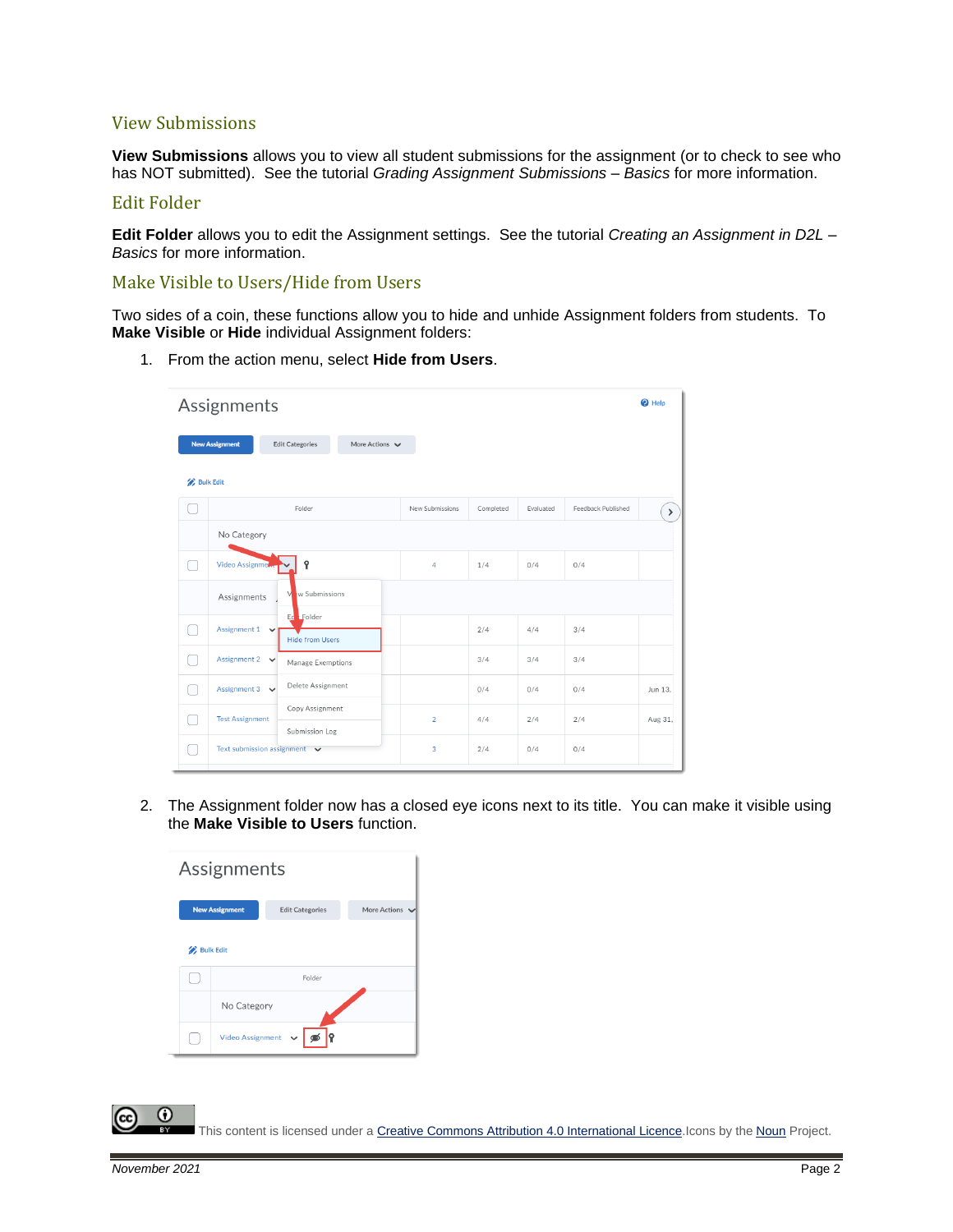## Manage Exemptions

**Manage Exemptions** allows you to exempt specific students from an Assignment. This will mean the student's overall grade (assuming the Assignment is connected to a grade item) will be redistributed across the course's grade, or across a Category if the Assignment's grade is part of a Category in the Grades tool.

1. Select **Manage Exemptions**.

| Assignments      |                                   |                                      |                                    |                 |           |           |          |  |
|------------------|-----------------------------------|--------------------------------------|------------------------------------|-----------------|-----------|-----------|----------|--|
|                  | <b>New Assignment</b>             | <b>Edit Categories</b>               | More Actions $\blacktriangleright$ |                 |           |           |          |  |
| <b>Bulk Edit</b> |                                   |                                      |                                    |                 |           |           |          |  |
|                  |                                   | Folder                               |                                    | New Submissions | Completed | Evaluated | Feedback |  |
|                  | No Category                       |                                      |                                    |                 |           |           |          |  |
|                  | Video Assignman                   | Ŷ                                    |                                    | 4               | 1/4       | 0/4       | 0/4      |  |
|                  | Assignments                       | iew Submissions                      |                                    |                 |           |           |          |  |
|                  | Assignment $1 \quad \vee$         | it Folder<br>Ħ<br>le from Users<br>н |                                    |                 | 2/4       | 4/4       | 3/4      |  |
|                  | Assignment 2<br>$\checkmark$      | Manage Exemptions                    |                                    |                 | 3/4       | 3/4       | 3/4      |  |
|                  | Assignment 3<br>$\checkmark$      | Delete Assignment                    |                                    |                 | 0/4       | 0/4       | 0/4      |  |
|                  | <b>Test Assignment</b>            | Copy Assignment<br>Submission Log    |                                    | $\overline{2}$  | 4/4       | 2/4       | 2/4      |  |
|                  | Text submission assignment $\vee$ |                                      |                                    | 3               | 2/4       | 0/4       | 0/4      |  |
|                  |                                   |                                      |                                    |                 |           |           |          |  |

2. Select the student(s) you wish to be exempted from the Assignment and click **Exempt**.

| Exempt from Video Assignment  |                     |                       |                        |  |  |
|-------------------------------|---------------------|-----------------------|------------------------|--|--|
| <b>Exempt</b><br>Exem dons: 0 | <b>Unexempt</b>     |                       | $\alpha$<br>Search For |  |  |
|                               | Display.            | <b>Org Defined Id</b> | <b>Exempt Status</b>   |  |  |
|                               | Student, Training01 | training.student01    |                        |  |  |
| ✓                             | Student, Training02 | training.student02    |                        |  |  |
|                               | Student, Training03 | training.student03    |                        |  |  |
|                               | Student, Training04 | training_four         |                        |  |  |
| <b>Exempt</b>                 | Unexempt            |                       |                        |  |  |

 $\odot$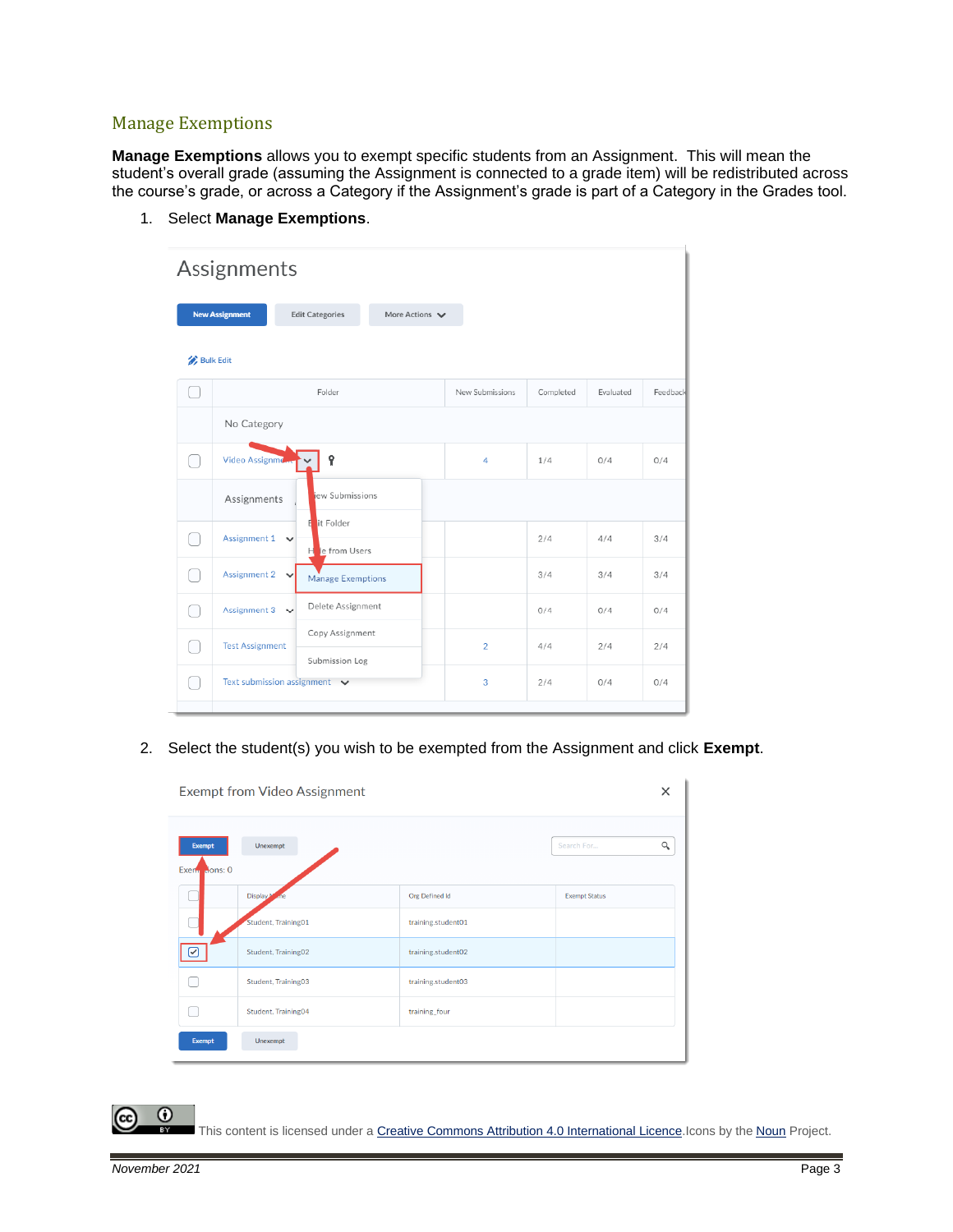3. The student(s) will now see that they are **Exempted** from the Assignment. They will also show as **Exempt** in the related Grade Item in the Grades tool (in Enter Grades). And if you delete their exemption from the Grades tool, that "unexemption" will also show up in the Assignments tool (in other words, the Grades tool and Assignments tool talk to each other with regards to exemptions!)

| Assignments             |                      |          | <sup>O</sup> Help        |
|-------------------------|----------------------|----------|--------------------------|
| <b>View History</b>     |                      |          |                          |
| Folder                  | Completion Status    | Score    | <b>Evaluation Status</b> |
| No Category             |                      |          |                          |
| <b>Video Assignment</b> | Exempted             | $- / 15$ |                          |
| Assignments             |                      |          |                          |
| Assignment 1            | <b>Not Submitted</b> | $- / 10$ | Feedback:<br>Read        |

Student View:

#### Instructors view of the **Enter Grades** area:

| <b>Enter Grades</b>                                                                                                           | Manage Grades<br>Schemes                                                                                                  |                     |                                       | Settings<br>$\Theta$ Help |  |  |  |  |
|-------------------------------------------------------------------------------------------------------------------------------|---------------------------------------------------------------------------------------------------------------------------|---------------------|---------------------------------------|---------------------------|--|--|--|--|
| Import                                                                                                                        | Export<br>Switch to Spreadsheet View                                                                                      | More Actions $\vee$ |                                       |                           |  |  |  |  |
| <b>Note</b>                                                                                                                   |                                                                                                                           |                     |                                       |                           |  |  |  |  |
| • Some grade item Vcategories are not displayed, click More Actions - Hide/Show Columns to change which items are<br>visible. |                                                                                                                           |                     |                                       |                           |  |  |  |  |
|                                                                                                                               | . 'Final Calculated Grade's was to 120%, not 100%. Verify the total weight of all top level categories and items is 100%. |                     |                                       |                           |  |  |  |  |
| View By:                                                                                                                      | User<br>Apply<br>$\checkmark$                                                                                             |                     |                                       |                           |  |  |  |  |
|                                                                                                                               |                                                                                                                           |                     |                                       |                           |  |  |  |  |
| Search For                                                                                                                    | <b>Show Search Cotions</b><br>$\alpha$                                                                                    |                     |                                       |                           |  |  |  |  |
| $\sum$ Email                                                                                                                  |                                                                                                                           |                     |                                       |                           |  |  |  |  |
|                                                                                                                               |                                                                                                                           |                     | $\Box$ Presentations $\triangleright$ |                           |  |  |  |  |
|                                                                                                                               | Last Name . First Name                                                                                                    | Presentation 1      | Presentation 2 $\vee$                 | Presentation 3 $\vee$     |  |  |  |  |
|                                                                                                                               | $\triangleright$   M Student, Training01 $\triangleright$                                                                 | $-80%$              | $-$ %                                 | $-96$                     |  |  |  |  |
| Œ                                                                                                                             | $\triangleright$   M Student, Training02 $\triangleright$                                                                 | <b>. 5</b>          | Exempt                                | $-96$                     |  |  |  |  |
|                                                                                                                               | $\triangleright$   M Student, Training03 $\triangleright$                                                                 | $-$ %               | $-%$                                  | $-$ %                     |  |  |  |  |
|                                                                                                                               | $\triangleright$   $\triangleright$ Student, Training 04 $\triangleright$                                                 | $-96$               | <b>B</b> -%                           | Exempt                    |  |  |  |  |
|                                                                                                                               |                                                                                                                           |                     |                                       |                           |  |  |  |  |

 $\odot$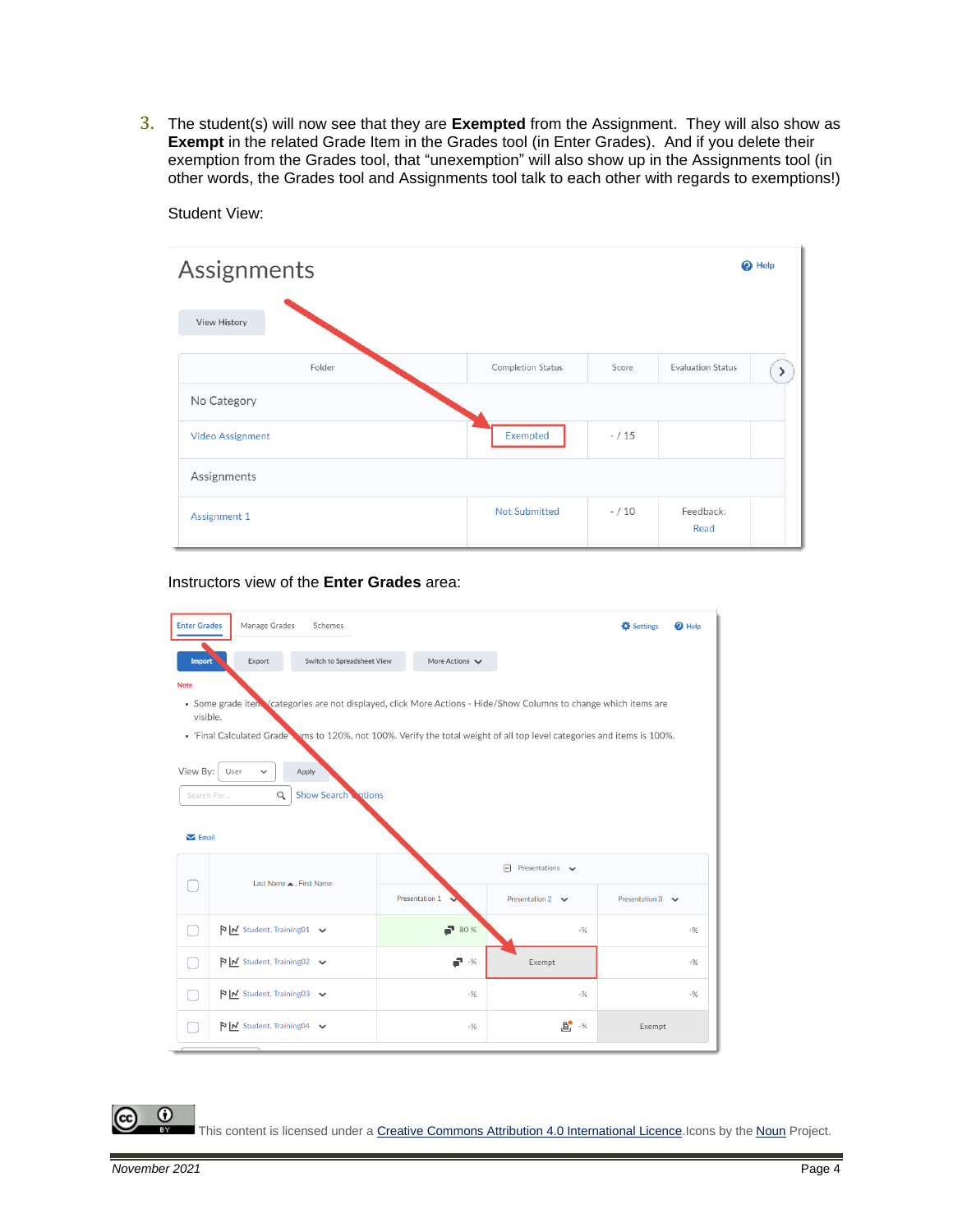#### Delete Assignment

This is how you can delete individual Assignment folders (use More Actions to delete multiple Assignments at once). To Delete an Assignment folder:

| Assignments                                                            |                                          |  |                 |           |           |                    |  |  |
|------------------------------------------------------------------------|------------------------------------------|--|-----------------|-----------|-----------|--------------------|--|--|
| <b>New Assignment</b><br><b>Edit Categories</b><br>More Actions $\vee$ |                                          |  |                 |           |           |                    |  |  |
| <b>Bulk Edit</b>                                                       |                                          |  |                 |           |           |                    |  |  |
|                                                                        | Folder                                   |  | New Submissions | Completed | Evaluated | Feedback Published |  |  |
| No Category                                                            | View Submissions                         |  |                 |           |           |                    |  |  |
| Video Assignmen                                                        | Edit Folder                              |  | $\overline{4}$  | 1/4       | 0/4       | 0/4                |  |  |
| Assignments                                                            | Hide from Users                          |  |                 |           |           |                    |  |  |
| Assignment 1                                                           | Manage Exemptions<br>Delete Assignment   |  |                 | 2/4       | 4/4       | 3/4                |  |  |
| Assignment 2                                                           | Copy Assignment                          |  |                 | 3/4       | 3/4       | 3/4                |  |  |
| Assignment 3                                                           | <i>I</i> mission Log<br>$S_{\mathbb{I}}$ |  |                 | 0/4       | 0/4       | 0/4                |  |  |
| Test Assignment                                                        |                                          |  | $\overline{2}$  | 4/4       | 2/4       | 2/4                |  |  |
|                                                                        |                                          |  |                 |           |           |                    |  |  |

1. Select **Delete Assignment**.

2. Select **Delete** in the **Confirmation** pop-up box. Remember, you can use the **Event Log** function under **More Actions** to **Restore** deleted folders if needed.

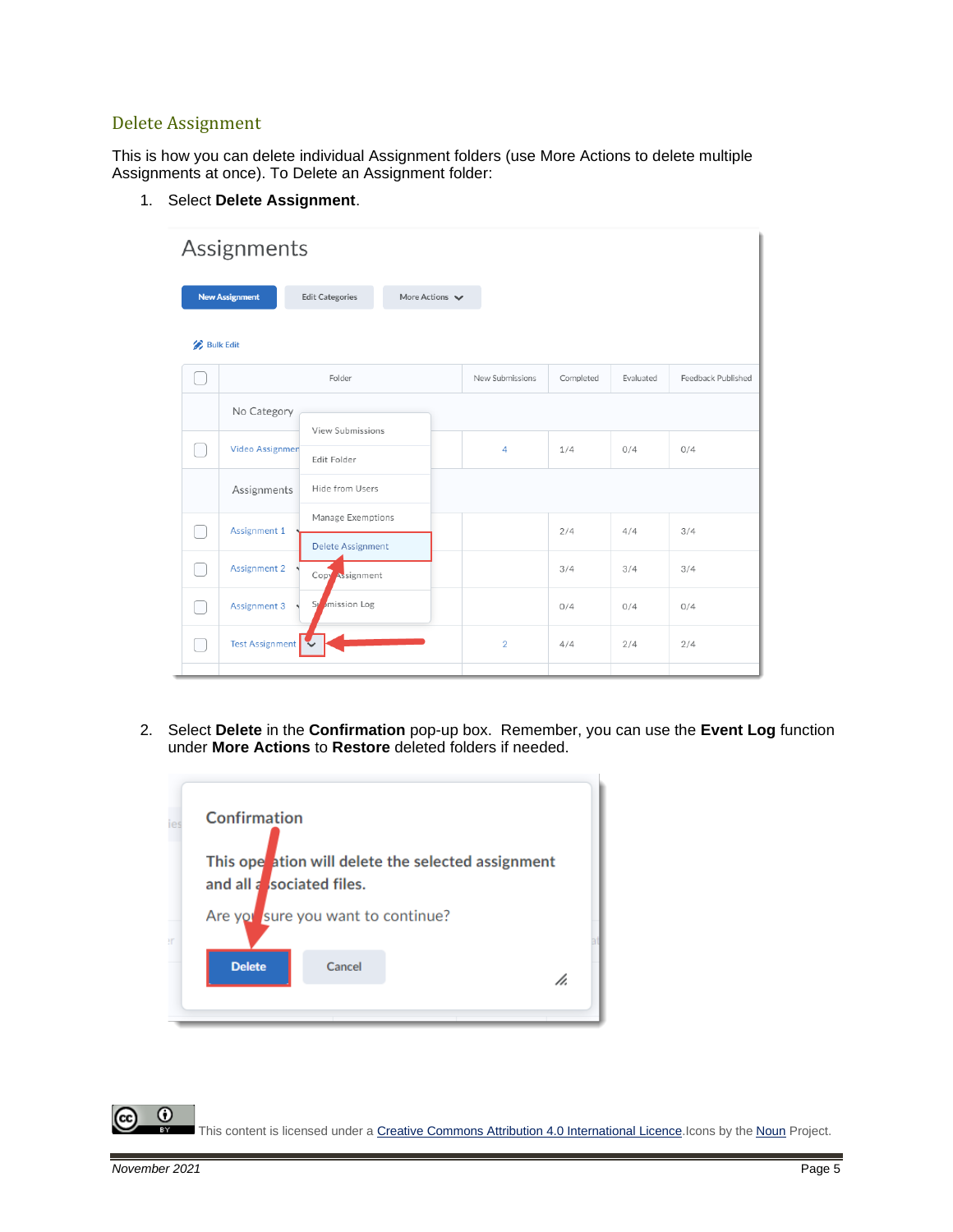### **Copy**

Copy allows you create a copy of an existing Assignment, for example if you would like to create an Assignment with the same settings as another (like a Master Assignment).

- Assignments **Edit Categories** More Actions  $\blacktriangleright$ **New Assignment Bulk Edit**  $\bigcap$ Folder New Submissions Completed Evaluated No Category  $\mathcal{C}^{\mathcal{A}}$  .  $\mathcal{P}$  $\bigcirc$ Video Assignm  $\overline{A}$  $1/4$  $0/4$  $\circ$ w Submissions Assignments t Folder  $\bigcirc$ Assignment 1  $2/4$  $4/4$ 3 e from Users  $\bigcirc$ Assignment 2  $3/4$  $3/4$  $\checkmark$ age Exemptions 3 M Assignment D<sub>€</sub>  $\bigcirc$ Assignment 3  $0/4$  $0/4$  $\circ$ Copy Assignment  $\bigcirc$ **Test Assignment**  $\overline{2}$  $4/4$  $2/4$  $\overline{2}$ Submission Log  $\bigcirc$ Text submission assignment  $\blacktriangleright$ 3  $2/4$  $0/4$  $\circ$
- 1. Select **Copy Assignment**.

2. You will then see a copy of the Assignment listed which you can now edit.

| Assignments |                          |                        |              |  |  |  |  |  |
|-------------|--------------------------|------------------------|--------------|--|--|--|--|--|
|             | <b>New Assignment</b>    | <b>Edit Categories</b> | More Actions |  |  |  |  |  |
|             | <b>Bulk Edit</b>         |                        |              |  |  |  |  |  |
|             |                          | Folder                 |              |  |  |  |  |  |
|             | No Category              |                        |              |  |  |  |  |  |
|             | <b>Video Assignment</b>  | ್                      |              |  |  |  |  |  |
|             | Copy of Video Assignment | $\checkmark$           |              |  |  |  |  |  |

 $\odot$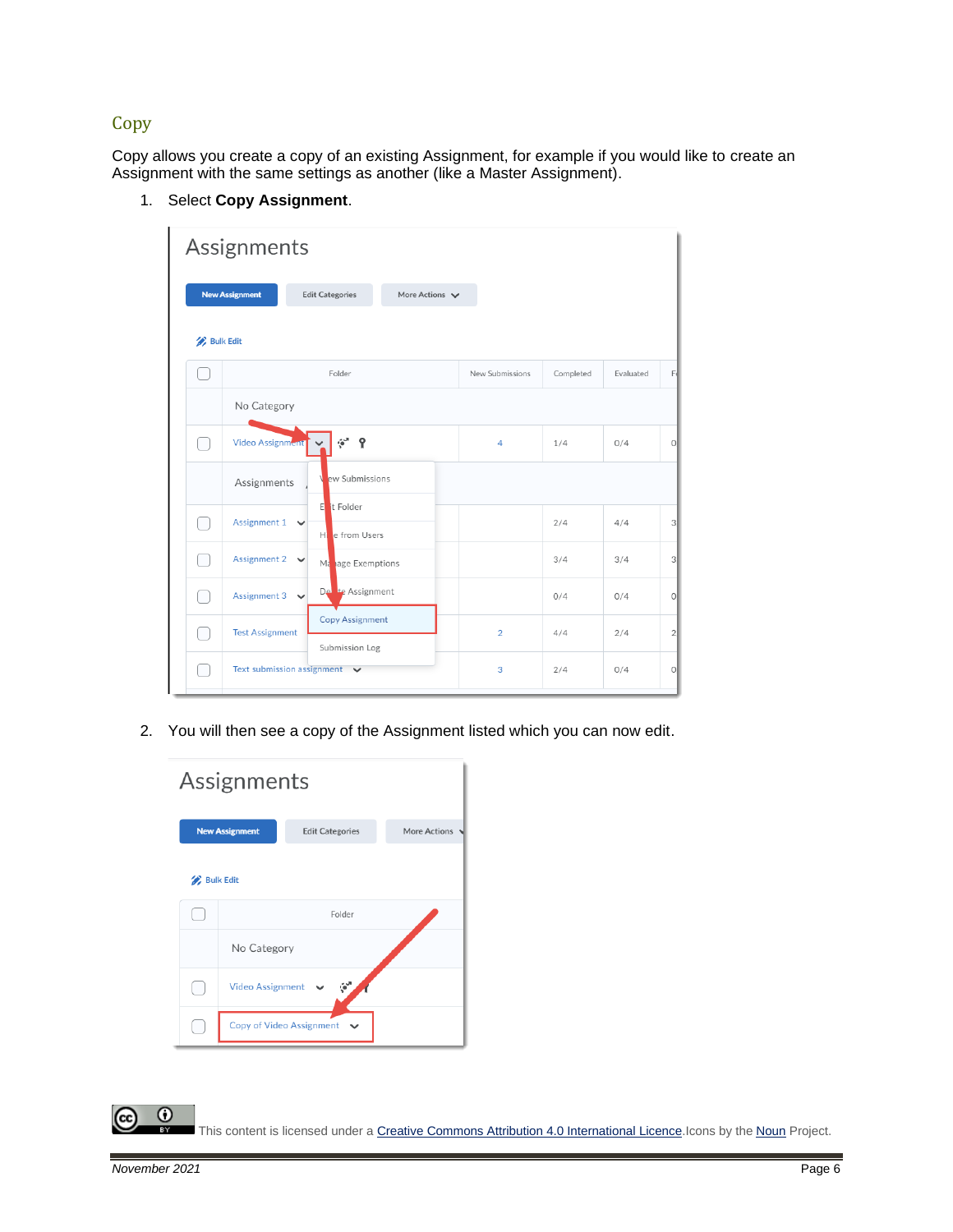# Submission Log

Use the **Submission Log** to view submitted, deleted, restored, and started submissions for a specific Assignment. This function is especially useful if you have accidently deleted a submission and need to Restore it. To do this:

1. Select **Submission Log**.

|                  | Assignments                       |                                         |                |                 |           |           |  |
|------------------|-----------------------------------|-----------------------------------------|----------------|-----------------|-----------|-----------|--|
|                  | <b>New Assignment</b>             | <b>Edit Categories</b>                  | More Actions V |                 |           |           |  |
| <b>Bulk Edit</b> |                                   |                                         |                |                 |           |           |  |
|                  |                                   | Folder                                  |                | New Submissions | Completed | Evaluated |  |
|                  | No Category                       |                                         |                |                 |           |           |  |
|                  | Video Assignment                  | Ŷ                                       |                | 4               | 1/4       | 0/4       |  |
|                  | Assignments                       | w Submissions<br>V                      |                |                 |           |           |  |
|                  | Assignment $1 \quad \vee$         | Ed Folder<br>Hice from Users            |                |                 | 2/4       | 4/4       |  |
|                  | Assignment 2 $\vee$               | Manage Exemptions                       |                |                 | 3/4       | 3/4       |  |
|                  | Assignment 3 $\sqrt{}$            | Del e Assignment                        |                |                 | 0/4       | 0/4       |  |
|                  | <b>Test Assignment</b>            | Cop Assignment<br><b>Submission Log</b> |                | $\overline{2}$  | 4/4       | 2/4       |  |
|                  | Text submission assignment $\vee$ |                                         |                | 3               | 2/4       | 0/4       |  |

 $\overline{0}$ This content is licensed under [a Creative Commons Attribution 4.0 International Licence.I](https://creativecommons.org/licenses/by/4.0/)cons by the [Noun](https://creativecommons.org/website-icons/) Project.

(cc